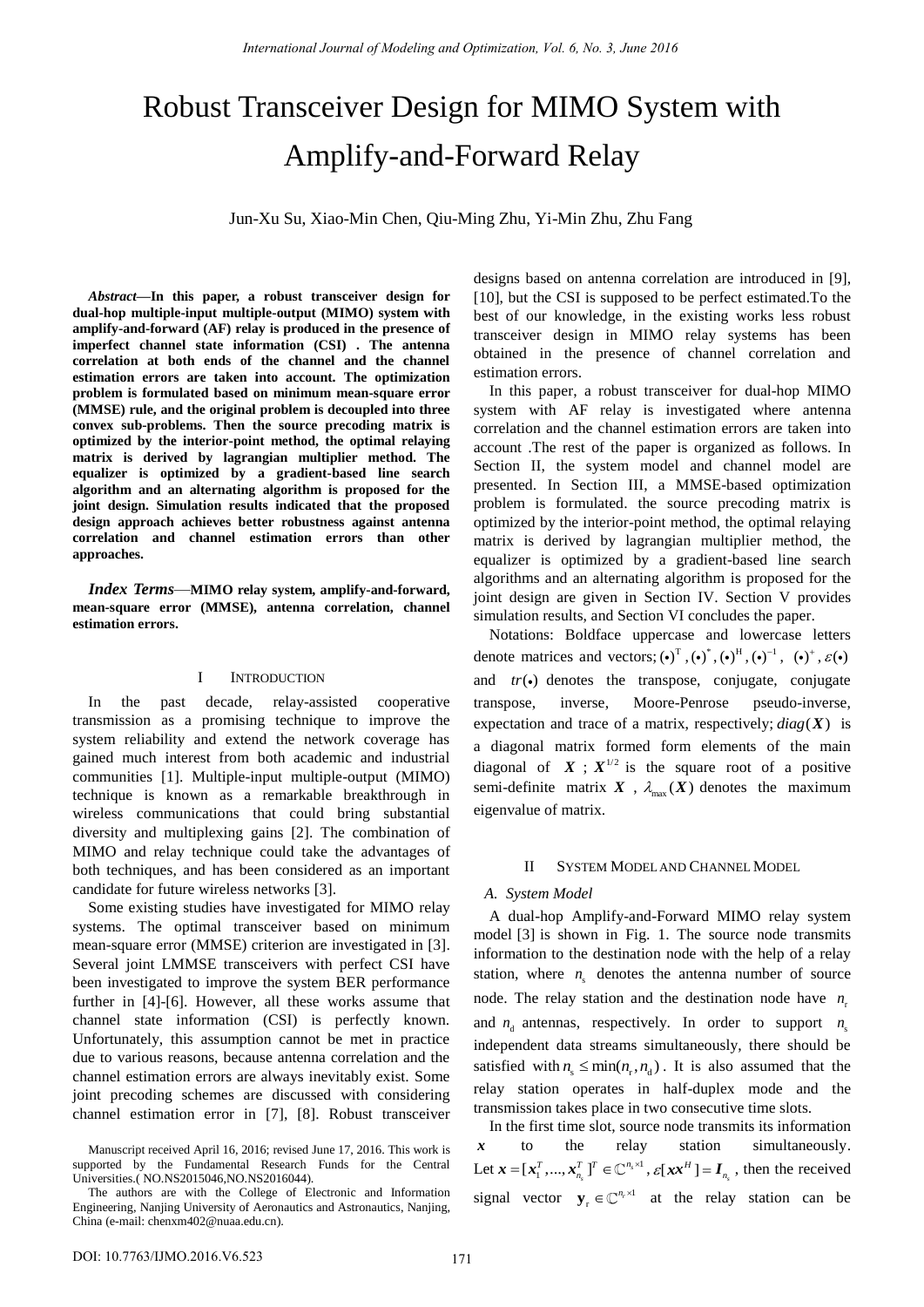expressed as

$$
y_r = HBx + w \tag{1}
$$

where  $\mathbf{B} \in \mathbb{C}^{n_s \times n_s}$  denotes the precoding matrix,  $tr(Bxx^H B^H) = tr(BB^H) \le P_s$ , and  $P_s$  is the maximum transmission power at the transmitter.  $\mathbf{H} \in \mathbb{C}^{n_r \times n_s}$  is the MIMO channel matrix between the transmitter and the relay station, and *w* is the additive white Gaussian noise (AWGN) vector with zero mean and covariance matrix  $\boldsymbol{R}_{w} = \varepsilon[\boldsymbol{w}\boldsymbol{w}^{H}] = \sigma_{w}^{2}\boldsymbol{I}_{n_{r}}$  $\mathbf{R}_{w} = \varepsilon[ww^{H}] = \sigma_{w}^{2} \mathbf{I}_{n_{r}}$ ,  $\sigma_{w}^{2}$  is the variance of *w*.



Fig. 1. Block diagram of MIMO relay system.

In the second time slot, the relay station multiples its received signal by a linear processing matrix  $\mathbf{F} \in \mathbb{C}^{n_r \times n_r}$  and forwards it to the destination node, hence the transmitted signal vector  $Y \in \mathbb{C}^{n_r \times 1}$  at the relay station can be expressed as

$$
Y = F y_r \tag{2}
$$

where the transmission power satisfies  $tr(YY^H) \le P_r$ ,  $P_r$  is the maximum transmission power at the relay station.

Let  $G \in \mathbb{C}^{n_d \times n_r}$  be the channel matrix from the relay station to the destination node, then the received signal vector  $r \in \mathbb{C}^{n_d \times 1}$  is

$$
r = GY + n = GFHS + GFw + n \tag{3}
$$

where  $n \in \mathbb{C}^{n_d \times 1}$  is the AWGN vector at the destination node with zero mean and covariance matrix  $\boldsymbol{R}_n = \varepsilon[\boldsymbol{n}\boldsymbol{n}^H] = \sigma_n^2 \boldsymbol{I}_{n_d}$  $\mathbf{R}_n = \varepsilon[\mathbf{n}\mathbf{n}^H] = \sigma_n^2 \mathbf{I}_{n_d}, \sigma_n^2$  is the variance of  $\mathbf{n}$ .

The linear receiver at the destination is adopted to retrieve the transmitted signal vector of the source node. Denote the linear receiver matrix as  $\mathbf{Q} \in \mathbb{C}^{n_s \times n_d}$ , then the estimated signal vector  $\hat{\mathbf{x}} \in \mathbb{C}^{n_s \times 1}$  is given by

$$
\hat{x} = Qr = QGFHS + QGFw + Qn
$$
  
= QGFHBa + QGFw + Qn (4)

## *B. Channel Model*

The Kronecker model  $\left[11\right]$  is used to describe the antenna correlation of *H* and *G* as  $H = \sum_{H}^{1/2} \tilde{H} \Psi_{H}^{1/2}$ and  $G = \sum_{G}^{1/2} \tilde{G} \Psi_{G}^{1/2}$ , where  $\Psi_{H}$ ,  $\Psi_{G}$  are the transmit correlation matrix, and  $\Sigma_H$ ,  $\Sigma_G$  are the receive correlation matrices for  $H$  and  $G$ , respectively. The correlation matrices are positive semi-definite and perfectly known. The entries of  $\tilde{H}$  and  $\tilde{G}$  are independent and identically distributed (i.i.d.) Gaussian random variables with zero-mean and unit variance. However, in practical networks, it is hard to obtain the perfect CSI. Define  $\tilde{H} = \hat{H} + \Delta H$  and  $\tilde{G} = \hat{G} + \Delta G$ . *International Journal of Modeling and Optimization, Vol. 6, No. 3, June 2018*<br> **IIIS:** + w the entropy  $\vec{H}$  and  $\vec{H}$ , AG are the entropy  $\vec{H}$ .<br>
IIIS: + w the precoding matrix. With variances  $\vec{G}_n$  and  $\vec{F}_n$ 

where  $\hat{H}$  and  $\hat{G}$  are the estimation of  $\tilde{H}$  and  $\tilde{G}$ , and  $\Delta H$ ,  $\Delta G$  are the estimation errors matrices whose elements are i.i.d. zero-mean Gaussian random variables with variances  $\sigma_H^2$  and  $\sigma_G^2$ , respectively. Hence, the channels can be further expressed as

$$
\boldsymbol{H} = \boldsymbol{\Sigma}_{H}^{1/2} (\hat{\boldsymbol{H}} + \Delta \boldsymbol{H}) \boldsymbol{\Psi}_{H}^{1/2} = \bar{\boldsymbol{H}} + \boldsymbol{\Sigma}_{H}^{1/2} \Delta \boldsymbol{H} \boldsymbol{\Psi}_{H}^{1/2}
$$
(5)

$$
\mathbf{G} = \Sigma_G^{1/2} (\hat{\mathbf{G}} + \Delta \mathbf{G}) \boldsymbol{\varPsi}_G^{1/2} = \overline{\mathbf{G}} + \Sigma_G^{1/2} \Delta \mathbf{G} \boldsymbol{\varPsi}_G^{1/2}
$$
(6)

## III THE MMSE-BASED TRANSCEIVER DESIGN PROBLEM FORMULATION

 $x \longrightarrow B$   $\begin{array}{ccc} \cdot & \cdot & \cdot \\ \cdot & \cdot & \cdot \\ \cdot & \cdot & \cdot \\ \hline \end{array}$   $x \longrightarrow C$   $\begin{array}{ccc} \cdot & \cdot & \cdot \\ \cdot & \cdot & \cdot \\ \cdot & \cdot & \cdot \\ \cdot & \cdot & \cdot \\ \hline \end{array}$   $\begin{array}{ccc} \cdot & \cdot & \cdot \\ \cdot & \cdot & \cdot \\ \cdot & \cdot & \cdot \\ \cdot & \cdot & \cdot \\ \cdot & \cdot & \cdot \\ \cdot & \cdot & \cdot \\ \cdot & \cdot & \cdot \\ \cdot & \cdot & \cdot \\ \cdot & \cdot & \cdot \\ \cdot & \cdot & \cdot \\ \cdot & \cdot & \cdot \\ \$ *the first time slot*<br> *F*  $\begin{array}{c} \begin{array}{c} \cdot & \cdot & \cdot \\ \cdot & \cdot & \cdot \\ \hline \end{array}$  *fire first time slot*<br> *He second time slot*<br> *He second time slot*<br> *He second time slot*<br> *He second time slot*<br> *He second time slot*<br> *He seco* **B**  $\begin{bmatrix} \cdot & \cdot & \cdot \\ \cdot & \cdot & \cdot \\ \cdot & \cdot & \cdot \\ \cdot & \cdot & \cdot \\ \cdot & \cdot & \cdot \\ \cdot & \cdot & \cdot \\ \cdot & \cdot & \cdot \\ \cdot & \cdot & \cdot \\ \cdot & \cdot & \cdot \\ \cdot & \cdot & \cdot \\ \cdot & \cdot & \cdot \\ \cdot & \cdot & \cdot \\ \cdot & \cdot & \cdot \\ \cdot & \cdot & \cdot \\ \cdot & \cdot & \cdot \\ \cdot & \cdot & \cdot \\ \cdot & \cdot & \cdot \\ \cdot & \cdot & \cdot \\ \cdot & \cdot & \cdot \\ \cdot & \cdot & \cdot \\ \cdot & \cdot & \cdot \\ \cdot & \cdot & \cdot \\ \cdot & \cdot & \cdot \\ \cdot &$ In this section, the MSE of the received signal at the problem will be formulated with the constraint of maximum transmission power at the relay and the transmitter.

According to the system model and channel model, the MSE of the estimated signal at the destination can be expressed as

$$
MSE(B, F, Q) = \varepsilon(|\hat{x} - x|^2)
$$
  
\n
$$
= \varepsilon(|QGFHBx + QGFw + Qn - x|^2)
$$
  
\n
$$
= \varepsilon(|Q(\bar{G} + \Sigma_G^{1/2} \Delta G\Psi_G^{1/2})F(\bar{H} + \Sigma_H^{1/2} \Delta H\Psi_H^{1/2})Bx
$$
  
\n
$$
+ Q(\bar{G} + \Sigma_G^{1/2} \Delta G\Psi_G^{1/2})Fw + Qn - x|^2)
$$
  
\n
$$
= tr[Q\bar{G}FZF^H\bar{G}^HQ^H + I_{n_s} + QR_nQ^H]
$$
  
\n
$$
+ tr[\sigma_G^2 tr(FZF^H\Psi_G)Q\Sigma_GQ^H]
$$
  
\n
$$
- tr(Q\bar{G}F\bar{H}B + B^H\bar{H}^HF^H\bar{G}^HQ^H)
$$

Define  $\mathbf{Z} = [\mathbf{\overline{H}} \mathbf{B} \mathbf{B}^H \mathbf{\overline{H}}^H + \sigma_H^2 tr(\mathbf{B} \mathbf{B}^H \mathbf{\Psi}_H) \mathbf{\Sigma}_H + \mathbf{R}_w]$ , the power constraint at the transmitter and the relay station can be rewritten as

$$
tr(BB^H) \le P_s \tag{8}
$$

$$
tr(YYH) = tr[F(HBBH HH + Rw)FH]
$$
  
= tr[FZF<sup>H</sup>]  $\leq P_r$  (9)

With the transmit power constraint, the sum MSE minimization problem can be formulated as

$$
\arg\min_{B,F,Q} \{MSE\}
$$
  

$$
s.t \ tr(BBH) \le P_s
$$
  

$$
tr[FZFH] \le P_r
$$
 (10)

#### IV MMSE-BASED TRANSCEIVER DESIGN

It is clear that the problem (10) is non-convex with respect to  $\mathbf{B}$ ,  $\mathbf{F}$  and  $\mathbf{Q}$  jointly, and is hard to solve analytically. Nevertheless, it can be verified that the problem is convex in each variable when the others are fixed. Hence, the original problem can be decoupled into three convex sub-problems. Afterwards, an iterative algorithm is proposed to jointly design the transceiver.

### *A. Optimization of Precoding Matrix B*

The sub-problem to optimize  $\vec{B}$  for fixed  $\vec{F}$  and  $\vec{Q}$  can be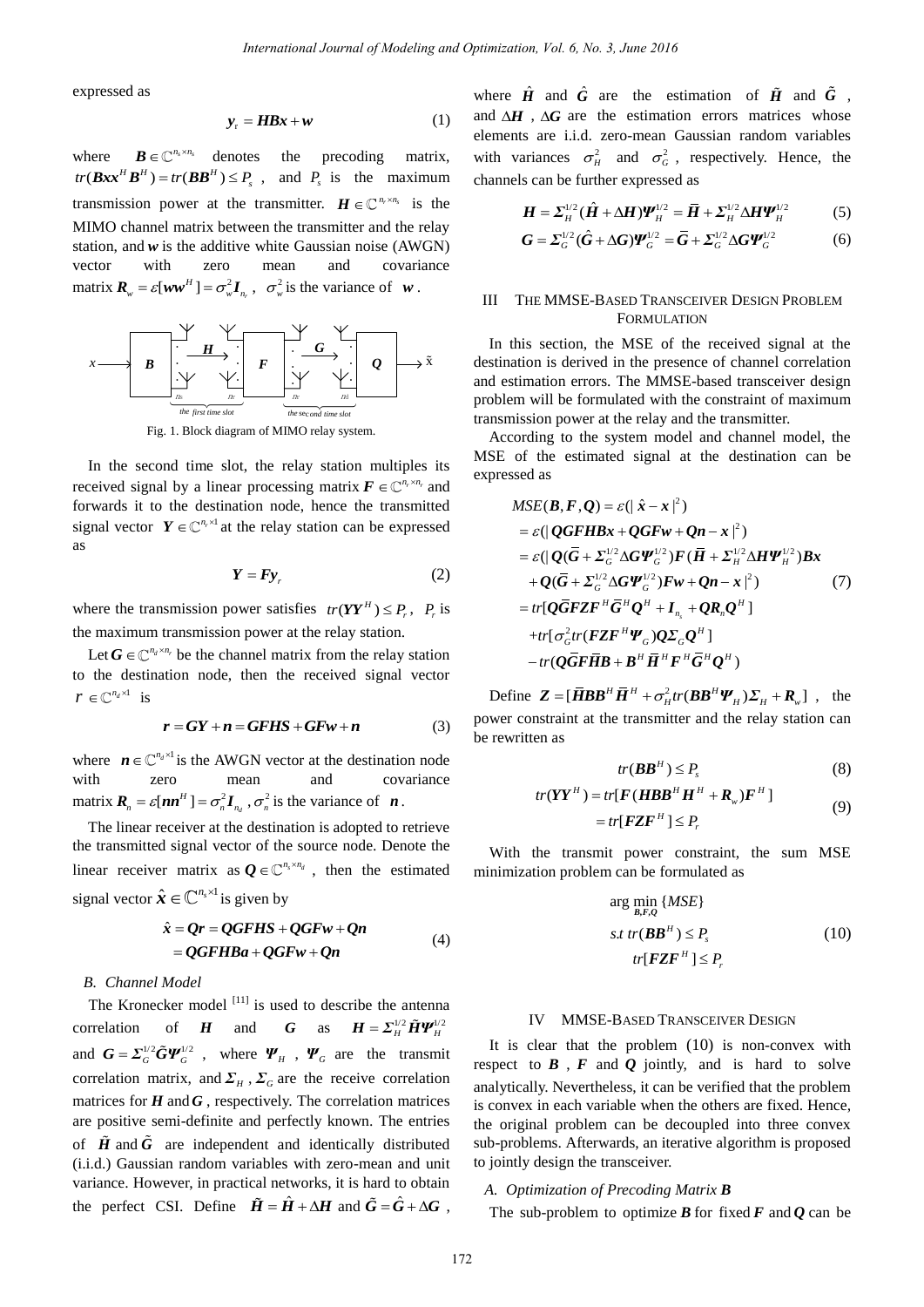written as

$$
\min_{B} \mathbf{b}^{H} A_{1} \mathbf{b} - \mathcal{R} R C_{1}^{H} \mathbf{b} + D_{1}
$$
  
s.t 
$$
\mathbf{b}^{H} A_{2} \mathbf{b} - 2 \times R C_{2}^{H} \mathbf{b} + D_{2} \leq
$$

$$
\mathbf{b}^{H} A_{3} \mathbf{b} - 2 \times R C_{3}^{H} \mathbf{b} + D_{3} \leq (11)
$$

where the corresponding parameters are defined as

$$
b = \text{vec}(B) \tag{12}
$$

$$
A_{\scriptscriptstyle 1} = (\bm{I} \otimes \bm{\bar{H}}^H \bm{F}^H \bm{\bar{G}}^H \bm{Q}^H \bm{Q} \bm{\bar{G}} \bm{F} \bm{\bar{H}})
$$

$$
+\sigma_H^2 tr(\mathbf{F}^H \mathbf{G}^H \mathbf{Q}^H \mathbf{Q} \mathbf{G} \mathbf{F} \mathbf{\Sigma}_H)(\mathbf{I} \otimes \mathbf{\Psi}_H)
$$
(13)  

$$
+\sigma_G^2 tr(\mathbf{Q}^H \mathbf{Q} \mathbf{\Sigma}_G)(\mathbf{I} \otimes \mathbf{H}^H \mathbf{F}^H \mathbf{\Psi}_G \mathbf{F} \mathbf{\overline{H}})
$$

$$
A_2 = (I \otimes I) \tag{14}
$$

$$
A_3 = (I \otimes \overline{H}^H F^H F \overline{H}) + \sigma_H^2 tr(F^H F \Sigma_H)(I \otimes \Psi_H) \quad (15)
$$

$$
C_{I} = \text{vec}[(\mathbf{Q}\bar{\mathbf{G}}\mathbf{F}\bar{\mathbf{H}})^{H}] \tag{16}
$$

$$
C_2 = 0 \tag{17}
$$

$$
C_3 = 0 \tag{18}
$$

$$
D_{I} = 0 \tag{19}
$$

$$
D_2 = -P_s \tag{20}
$$

$$
D_3 = -P_r + tr(\mathbf{F} \mathbf{R}_w \mathbf{F}^H)
$$
 (21)

By introducing an auxiliary variable t, the problem can be converted into the following semidefinite programming (SDP) problem [12]-[13].

*International Journal of Modeling and Optimization, Vol. 6, No. 3, June 2016  
\nas  
\n
$$
\begin{aligned}\n&\text{in } \mathbf{B}^H A_t \mathbf{b} - 2R C_1^H \mathbf{b} + \mathbf{D}_t \\
&\text{in } \mathbf{B}^H A_t \mathbf{b} - 2R C_1^H \mathbf{b} + \mathbf{D}_t \leq 0 \\
&\text{in } \mathbf{B}^H A_t \mathbf{b} - 2R C_1^H \mathbf{b} + \mathbf{D}_t \leq 0 \\
&\text{in } \mathbf{B}^H A_t \mathbf{b} - 2R C_1^H \mathbf{b} + \mathbf{D}_t \leq 0 \\
&\text{in } \mathbf{B}^H B_t \mathbf{b} - 2R C_1^H \mathbf{b} + \mathbf{D}_t \leq 0 \\
&\text{in } \mathbf{B}^H B_t \mathbf{b} - 2R C_1^H \mathbf{b} + \mathbf{D}_t \leq 0 \\
&\text{in } \mathbf{B}^H B_t \mathbf{b} - 2R C_1^H \mathbf{b} + \mathbf{D}_t \leq 0 \\
&\text{in } \mathbf{B}^H B_t \mathbf{b} + \mathbf{D}_t \leq 0 \\
&\text{in } \mathbf{B}^H B_t \mathbf{b} + \mathbf{D}_t \leq 0 \\
&\text{in } \mathbf{B}^H B_t \mathbf{b} + \mathbf{D}_t \frac{2}{\sigma^2} \mathbf{D}_t \mathbf{D}_t \mathbf{D}_t \mathbf{D}_t \mathbf{D}_t \\
&\text{in } \mathbf{B}^H B_t \mathbf{b} + \mathbf{D}_t \frac{2}{\sigma^2} \mathbf{D}_t \mathbf{D}_t \mathbf{D}_t \\
&\text{in } \mathbf{B}^H B_t \mathbf{D}_t \mathbf{D}_t \mathbf{D}_t \mathbf{D}_t \mathbf{D}_t \mathbf{D}_t \mathbf{D}_t \mathbf{D}_t \mathbf{D}_t \mathbf{D}_t \mathbf{D}_t \mathbf{D}_t \mathbf{D}_t \mathbf{D}_t \mathbf{D}_t \mathbf{D}_t \mathbf{D}_t \mathbf{D}_t \mathbf{D}_t \mathbf{D}_t \mathbf{D}_t \
$$*

which can be efficiently solved by the interior-point method. In particular, the problem(22) can be solved by the CVX MATLAB toolbox for disciplined convex programming [14].

## *B. Optimization of Relay Precoding matrix F*

The sub-problem to optimize  $F$  for fixed  $B$  and  $Q$  can be written as

$$
\arg\min_{F} \{MSE\}
$$
  

$$
st \ tr[FZF^H] \le P_r
$$
 (23)

It can be easily proved that the problem  $(23)$  is convex  $^{[15]}$ . Therefore *F* can be calculated from the Karush-Kuhn-Tucker (KKT) conditions. The Lagrangian function of (23) is formulated as

$$
L(F, \lambda) = MSE(B, F, Q) + \lambda(tr[FZF^H] - P_r)
$$
 (24)

where  $\lambda$  is the Lagrange multiplier. By taking the derivative of  $L(F, \lambda)$  with respect to  $F^*$ , together with the complementary slackness and the relay station transmit power constraint, the KKT conditions can be obtained as

$$
\frac{\partial L(\mathbf{F}, \lambda)}{\partial \bar{\mathbf{F}}} \big|_{\bar{\mathbf{F}} = \mathbf{F}^*} = 0 \tag{25}
$$

$$
tr[ \mathbf{FZF}^H ] - P_r < 0 \tag{26}
$$

$$
\lambda > 0 \tag{27}
$$

$$
\lambda(tr[{\pmb{FZF}}^H]-P_r)=0\tag{28}
$$

The relay precoding matrix  $F$  is calculated as

$$
\boldsymbol{F} = (\overline{\boldsymbol{G}}^H \boldsymbol{Q}^H \boldsymbol{Q} \overline{\boldsymbol{G}} + \sigma_G^2 tr(\boldsymbol{Q}^H \boldsymbol{Q} \boldsymbol{\Sigma}_G) \boldsymbol{W}_G + \lambda \boldsymbol{I}_{n_r})^+ \quad (29)
$$

where the optimal  $\lambda$  should be chosen to satisfy (27)and (28), it is shown that  $\lambda$  is bounded

as 
$$
0 \le \lambda \le \sqrt{\frac{\bar{G}^H Q^H B^H \bar{H}^H Z^+ \bar{H} B Q \bar{G}}{P_r}}
$$
, then the

optimal  $\lambda$  can be conveniently found using the bisection search method<sup>[12]</sup>.

To simplify the original problem, we introduce a linear scaling  $\eta > 0$  in the equalizer, and replace  $Q$  with a scaled version  $\eta^{-1}Q$ , after some manipulation<sup>[12]</sup>, we can get

$$
\boldsymbol{F} = \eta (\bar{G}^H \boldsymbol{Q}^H \boldsymbol{Q} \bar{G} + \sigma_G^2 tr(\boldsymbol{Q}^H \boldsymbol{Q} \boldsymbol{\Sigma}_G) \boldsymbol{W}_G + \theta \boldsymbol{I}_{n_r})^+ \quad (30)
$$

where

$$
\theta = \frac{tr(QR_n Q^H)}{P_r} \tag{31}
$$

$$
MSE_{\min}(\boldsymbol{B}, \boldsymbol{Q}) = tr(\boldsymbol{I}_{n_s}) - tr[\boldsymbol{B}^H \boldsymbol{\bar{H}}^H \boldsymbol{Z}^+ \boldsymbol{\bar{H}} \boldsymbol{B} \boldsymbol{Q} \boldsymbol{\bar{G}} ( \boldsymbol{\bar{G}}^H \boldsymbol{Q}^H \boldsymbol{Q} \boldsymbol{\bar{G}} + \sigma_G^2 tr(\boldsymbol{Q}^H \boldsymbol{Q} \boldsymbol{\Sigma}_G) \boldsymbol{\Psi}_G + \theta \boldsymbol{I}_{n_r})^+ \boldsymbol{\bar{G}}^H \boldsymbol{Q}^H
$$
(32)

**Proof**: See Appendix A.

*C. Optimization of Equalizer Matrix Q*

The objective is to minimize

$$
MSE(Q) = tr(I_{n_s}) - tr[B^H \overline{H}^H Z^+ \overline{B} BQ\overline{G}
$$
  
\n
$$
(\overline{G}^H Q^H Q \overline{G} + \sigma_G^2 tr(Q^H Q \Sigma_G) \Psi_G + \theta I_{n_r})^+ \overline{G}^H Q^H]
$$
  
\n
$$
= tr(E_H) + tr(E_G) - tr[E_H E_G]
$$
\n(33)

where

$$
E_{H} = I_{n_{s}} - B^{H} \overline{H}^{H} Z^{+} \overline{H} B \qquad (34)
$$

$$
\boldsymbol{\beta}_n = \sigma_G^2 tr(\boldsymbol{Q}^H \boldsymbol{Q} \boldsymbol{\Sigma}_G) \boldsymbol{\varPsi}_G + \theta \boldsymbol{I}_{n_r}
$$
  
=  $\sigma_G^2 tr(\boldsymbol{Q}^H \boldsymbol{Q} \boldsymbol{\Sigma}_G) \boldsymbol{\varPsi}_G + \theta \boldsymbol{I}_{n_r}$  (35)

$$
\leq \sigma_G^2 tr(\boldsymbol{Q}^H \boldsymbol{Q}) \lambda_{\max} (\boldsymbol{\Sigma}_G) \boldsymbol{\varPsi}_G + \theta \boldsymbol{I}_{n_r}
$$

$$
= (\sigma_G^2 P_r \lambda_{\text{max}} (\Sigma_G) \mathbf{R}_n^{-1} \boldsymbol{\varPsi}_G + \mathbf{I}_{n_r}) \theta_n
$$
  

$$
\boldsymbol{E}_G = (\mathbf{I}_{n_s} + \mathbf{Q}_n \overline{\mathbf{G}} \boldsymbol{\beta}_n^{-1} \overline{\mathbf{G}}^H \mathbf{Q}_n^{-H})^{-1}
$$
(36)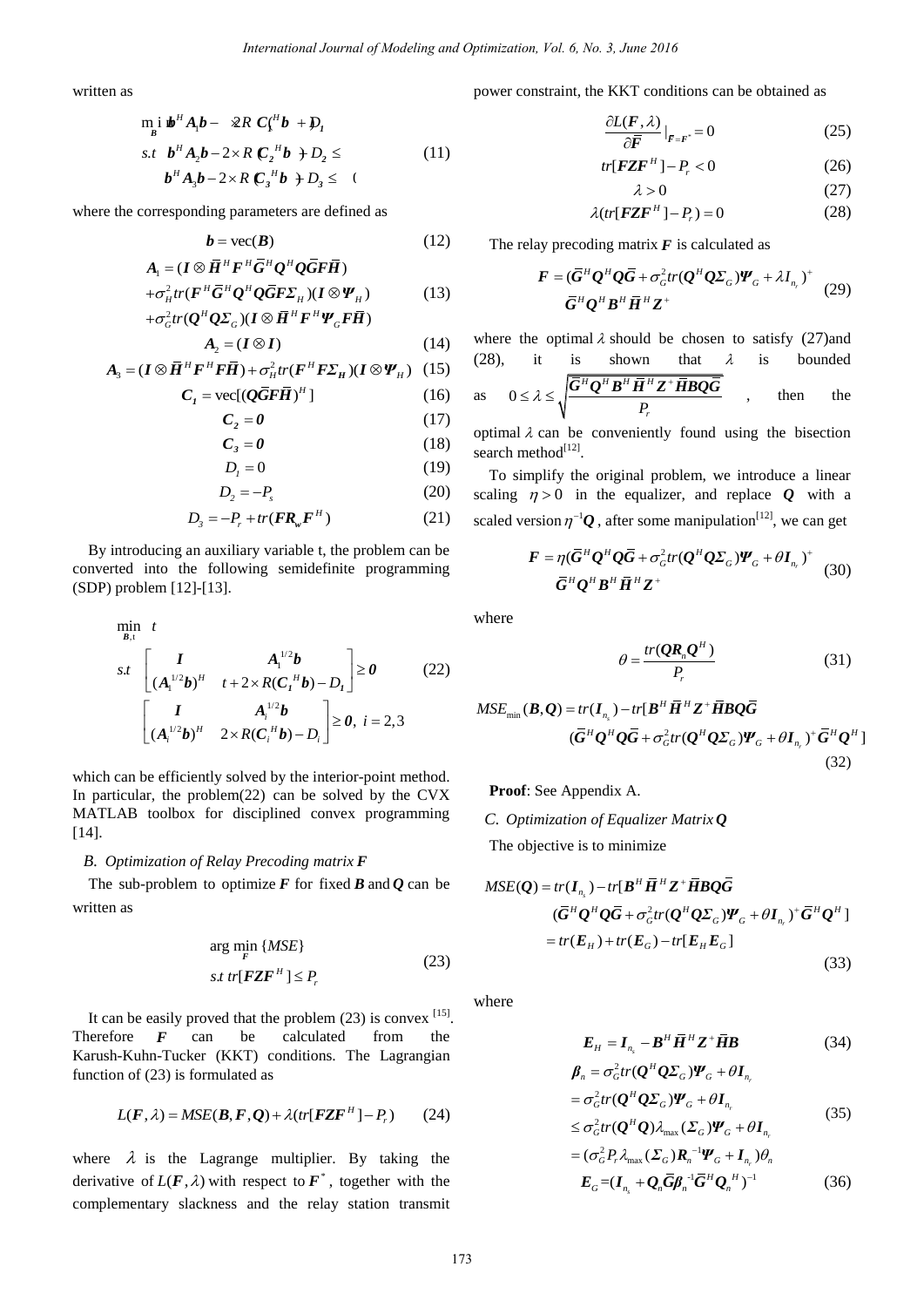The unconstrained optimization problem can be solved by a gradient-based line search algorithm [9].

$$
\Delta \mathbf{Q}_n = -\nabla_{\mathbf{Q}^*} MSE(\mathbf{Q})
$$
  
=  $-\eta_n^{-2} \mathbf{Q} \mathbf{R}_n + \mathbf{E}_G \mathbf{B}^H \overline{\mathbf{H}}^H \mathbf{Z}^+ \overline{\mathbf{H}} \mathbf{B} \mathbf{E}_G \mathbf{Q} \overline{\mathbf{G}} \mathbf{\beta}_n^{-1} \overline{\mathbf{G}}^H$  (37)

This method is summarized in the following Table I.

TABLE I: GRADIENT DESCENT ALGORITHM

1. Choose  $P_r$  and  $\varepsilon > 0$ 2.Choose line search parameters:  $\rho \in (0.1, 0.8)$ ,  $c \in (0, 0.5)$ ,  $\overline{\alpha}$ ,  $K_{\text{max}}$ 3.Initialize the counter  $n = -1$  and the equalizer  $Q_0 = I$ 4.Repeat 5.Increment counter  $n \leftarrow n+1$ 6. Compute:  $\Delta Q_n$  from (37) 7.Set  $\alpha \leftarrow \overline{\alpha}$ 8. Repeat 9.  $\alpha \leftarrow \rho \alpha$ 10. Until  $MSE_{\text{min}}$  $\mathbb{Z}_{\min}(\boldsymbol{Q}_n)$  —  $c\alpha \mid\mid \Delta \boldsymbol{Q}_n \mid\mid_F^2$  $(Q_n + \alpha \Delta Q_n)$  $(\mathbf Q_n) - c\alpha \|\Delta \mathbf Q_n\|$  $n + u \Delta Q_n$  $_n$ )  $-\alpha$   $\mu$   $_{\mu}$   $_{\mu}$   $_{\mu}$ *MSE*  $MSE_{min}(\boldsymbol{Q}_n) - c$  $\alpha$  $\alpha$  $+\alpha\Delta\mathcal{L}$  $\leq$  MSE<sub>min</sub>(Q<sub>n</sub>) – c $\alpha$ ||  $\Delta Q$  $Q_{n} + \alpha \Delta Q$  $\left\|Q_n\right\| - c\alpha \left\|\Delta Q_n\right\|_F^2 \text{ or } n > K_{\max}$ 11. Update  $Q_{n+1} \leftarrow Q_n + \alpha \Delta Q_n$ 12.Until  $\|\Delta \mathbf{Q}_n\|_F^2 < \varepsilon$ *International Journal of Modeling and Optimization, Vol. 6, No. 3, June 2018*<br> **Example 2016** and properties the subscribes of the subscribes and  $\theta^*$   $\theta^*_{\ell} = \theta^*_{\ell} - \theta^*_{\ell}$ , and SNR<sub>2</sub>,<br>  $\theta^*$  **II**<sup>2</sup>  $\ell$  **IDE** 

# *D. Joint Design*

Since optimization of the precoder  $\bf{B}$ ,  $\bf{F}$  and  $\bf{O}$  have been discussed. An alternating algorithm for the joint design of these three matrices was proposed. This framework is described in Table II.

| <b>TABLE II: JOINT DESIGN ALGORITHM</b>                                                                                                                  |
|----------------------------------------------------------------------------------------------------------------------------------------------------------|
| 1. Initialize $Q_0 = I$ , $\varepsilon > 0$ , $n = 0$ , $L_{\text{max}}$                                                                                 |
| 2. Repeat                                                                                                                                                |
| 3. Increment counter $n \leftarrow n+1$                                                                                                                  |
| 4. Optimize and update $\boldsymbol{B}_n$                                                                                                                |
| 5. Optimize and update $Q_{n}$                                                                                                                           |
| 6. Optimize and update $\beta_n$ , $\eta_n$                                                                                                              |
| 7. Until $ MSE_{\min}(\boldsymbol{B}_n,\boldsymbol{Q}_n) - MSE_{\min}(\boldsymbol{B}_{n-1},\boldsymbol{Q}_{n-1})  < \varepsilon$<br><sub>or</sub>        |
| $n>L_{\max}$                                                                                                                                             |
| 8. Compute $\eta_{opt}$ and $\mathbf{F}_{opt}$ , Let $\mathbf{B}^* \leftarrow \mathbf{B}_n$ , $\mathbf{Q}_{opt} \leftarrow \eta_{opt}^{-1} \mathbf{Q}_n$ |

#### V SIMULATION RESULT

In this section, simulation results are provided to evaluate the performance of the proposed approaches in a flat Rayleigh fading environment. The source node transmits independent uncoded QPSK symbol streams to the corresponding receiver. The antenna correlation matrices are generated using the exponential model. The elements of  $\Sigma_H$  are given by  $\Sigma_H(m, n) = \rho^{|m-n|}$ ,  $1 \le m, n \le n_r$ , where  $\rho$  denotes the correlation coefficients. Moreover,  $\Psi_H$ ,  $\Sigma_G$  and  $\Psi_G$  can be obtained similarly, and the same correlation coefficients are used. The CSI error variances

are given by  $\sigma_H^2 = \sigma_G^2 = \sigma_e^2$ , and the average signal-to-noise ratios (SNRs) for two hops are defined as  $SNR_{sr} = P_s / (n_s \sigma_w^2)$  and  $SNR_{rd} = P_r / (n_r \sigma_n^2)$ , respectively. The following parameters are chosen throughout this section:  $\sigma_H^2 = \sigma_G^2 = \sigma_e^2 = 0.005$ ,  $\rho = 0.4$ ,  $n_s = n_r = n_d = 4$ .

To illustrate the advantages of the proposed alternating approach, some other approaches are also included for comparison. The methods under comparison are:

- Joint design *B* and  $F: Q \propto I$ .
- Joint design  $\mathbf{F}$  and  $\mathbf{Q}: \mathbf{B} \propto \mathbf{I}$ .
- Proposed Approach:Joint design of *B* , *F* and *Q* .

The average BERs are shown in Fig. 2 and Fig. 3, where we let  $SNR_{cr} = 20dB$  or  $SNR_{rd} = 20dB$ . As expected, Joint design *F* and *Q* outperforms Joint design *F* and *Q* at low-to-mid SNRs, The joint design *B* , *F* and *Q* is significantly better than other approaches at mid-to-high SNRs and enable an additional SNR gain of 2-4dB, which could demonstrate the effectiveness of the proposed approach.







Fig. 3. BER versus  $SNR_{rd}$  with  $SNR_{cr} = 20dB$ .

## VI CONCLUSION

In this paper, by incorporating the antenna correlations and channel estimation errors, the joint transceiver design based on the minimum sum MSE criterion for AF-MIMO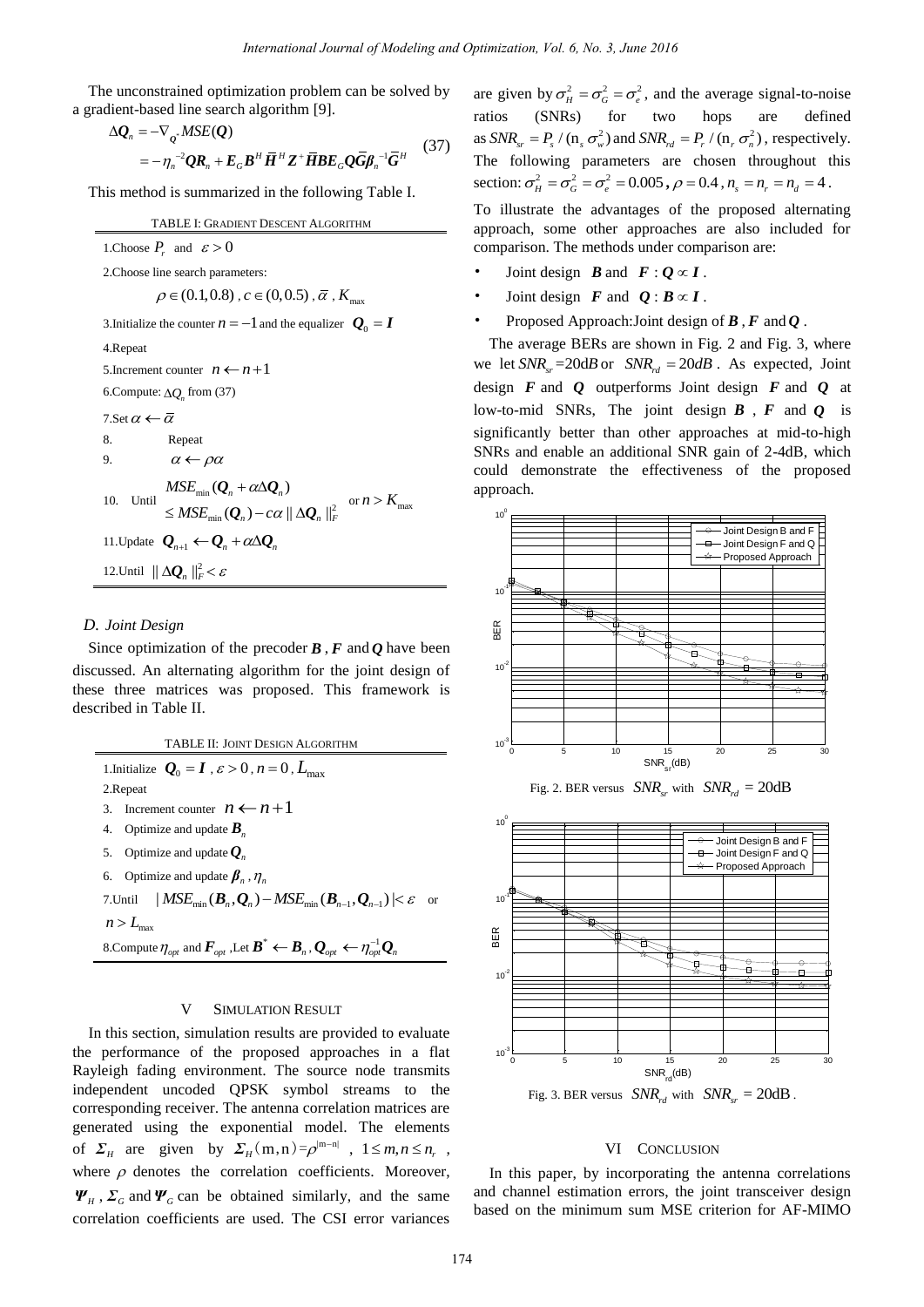relay systems is investigated. We decouple the original problem into three convex sub-problems firstly and then propose an iterative algorithm with guaranteed convergence. Subsequently, we derive the certain precoding and equalizer matrices by employing the interior-point method, the Lagrange multiplier method and the Gradient Descent method. The performance advantage of the proposed approach is demonstrated via simulation results.

## ACKNOWLEDGMENT

This work is supported by the Fundamental Research Funds for the Central Universities. ( NO.NS2015046, NO.NS2016044).

# APPENDIX A

For any  $\eta^{-1}Q$  with  $\eta > 0$ , the optimal relaying matrix is obtained by replacing Q with  $\eta^{-1}Q$  in (29). Henceforth, *F* can be calculated as:

$$
\boldsymbol{F} = \eta (\overline{\boldsymbol{G}}^H \boldsymbol{Q}^H \boldsymbol{Q} \overline{\boldsymbol{G}} + \sigma_G^2 tr(\boldsymbol{Q}^H \boldsymbol{Q} \boldsymbol{\Sigma}_G) \boldsymbol{\Psi}_G + \lambda \eta^2 \boldsymbol{I}_{n_r})^+ \n\overline{\boldsymbol{G}}^H \boldsymbol{Q}^H \boldsymbol{B}^H \overline{\boldsymbol{H}}^H \boldsymbol{Z}^+ \tag{38}
$$

The corresponding Lagrangian function of (23) is given by

$$
MSE(F, \lambda) = MSE(B, F, Q) + \lambda (tr[FZF^{H}] - P_r)
$$
  
= tr( $\mathbf{I}_{n_s}$ ) - tr( $\mathbf{Q}\overline{G}\overline{F}\overline{H}\mathbf{B}$ ) + tr( $\mathbf{QR}_nQ^{H}$ ) - \lambda P\_r (39)  
= tr( $\mathbf{I}_{n_s}$ ) -  $\eta^{-1}$ tr( $\mathbf{Q}\overline{G}\overline{F}\overline{H}\mathbf{B}$ ) +  $\eta^{-2}$ tr( $\mathbf{QR}_nQ^{H}$ ) - \lambda P\_r

Taking  $(26)$  and  $(31)$  into(39), we can get

$$
MSE(F, \lambda) = tr(I_{n_s}) - \eta^{-1} tr(Q\overline{G}F\overline{H}B)
$$
  
+  $\eta^{-2} tr(QR_nQ^H) - \lambda tr[FZF^H]$   
=  $tr(I_{n_s}) - \eta^{-1} tr(Q\overline{G}F\overline{H}B) + \eta^{-2}\theta P_r - \lambda tr[FZF^H]$  (40)  
=  $tr(I_{n_s}) - \eta^{-1} tr(Q\overline{G}F\overline{H}B) + (\eta^{-2}\theta - \lambda) tr[FZF^H]$   
=  $tr(I_{n_s}) - tr\{\eta^{-1}Q\overline{G}F\overline{H}B - (\eta^{-2}\theta - \lambda)FZF^H\}$ 

where

$$
\eta^{-1} Q \overline{G} \overline{F} \overline{H} B = Q \overline{G} (\overline{G}^H Q^H Q \overline{G} + \sigma_G^2 tr(Q^H Q \Sigma_G) \Psi_G + \lambda \eta^2 I_{n_r})^+
$$
  

$$
\overline{G}^H Q^H B^H \overline{H}^H Z^+ \overline{H} B
$$

$$
(\eta^{-2}\theta - \lambda)FZF^{H}
$$
\n
$$
= (\eta^{-2}\theta - \lambda)\eta^{2}(\bar{G}^{H}Q^{H}Q\bar{G} + \sigma_{G}^{2}tr(Q^{H}Q\Sigma_{G})\Psi_{G} + \lambda\eta^{2}I_{n_{r}})^{+}
$$
\n
$$
\bar{G}^{H}Q^{H}B^{H}\bar{H}^{H}Z^{+}\bar{H}BQ\bar{G}
$$
\n
$$
(\bar{G}^{H}Q^{H}Q\bar{G} + \sigma_{G}^{2}tr(Q^{H}Q\Sigma_{G})\Psi_{G} + \lambda\eta^{2}I_{n_{r}})^{-H}
$$
\n
$$
= (\theta - \lambda\eta^{2})(\bar{G}^{H}Q^{H}Q\bar{G} + \sigma_{G}^{2}tr(Q^{H}Q\Sigma_{G})\Psi_{G} + \lambda\eta^{2}I_{n_{r}})^{-2}
$$
\n
$$
\bar{G}^{H}Q^{H}B^{H}\bar{H}^{H}Z^{+}\bar{H}BQ\bar{G}
$$
\n
$$
= (\theta - \lambda\eta^{2})Q\bar{G}(\bar{G}^{H}Q^{H}Q\bar{G} + \sigma_{G}^{2}tr(Q^{H}Q\Sigma_{G})\Psi_{G} + \lambda\eta^{2}I_{n_{r}})^{-2}
$$
\n
$$
\bar{G}^{H}Q^{H}B^{H}\bar{H}^{H}Z^{+}\bar{H}B
$$

Then

*International Journal of Modeling and Optimization, Vol. 5, No. 3, June 2016*  
\nated. We decouple the original  
\nsub-pvolhems firstly and the  
\nsufficient potential procedure:  
\n
$$
\text{arcsin } \text{proposed} \text{ approach}
$$
  
\n $\text{arcsin } \text{proposed} \text{ approach}$   
\n $\text{or } \text{coint, } \text{tr}(Q\overline{H}) = \frac{1}{2} \int_{\text{C}} \frac{1}{2} \int_{\text{C}} \frac{1}{2} \int_{\text{C}} \frac{1}{2} \int_{\text{C}} \frac{1}{2} \int_{\text{C}} \frac{1}{2} \int_{\text{C}} \frac{1}{2} \int_{\text{C}} \frac{1}{2} \int_{\text{C}} \frac{1}{2} \int_{\text{C}} \frac{1}{2} \int_{\text{C}} \frac{1}{2} \int_{\text{C}} \frac{1}{2} \int_{\text{D}} \frac{1}{2} \int_{\text{D}} \frac{1}{2} \int_{\text{D}} \frac{1}{2} \int_{\text{D}} \frac{1}{2} \int_{\text{D}} \frac{1}{2} \int_{\text{D}} \frac{1}{2} \int_{\text{D}} \frac{1}{2} \int_{\text{D}} \frac{1}{2} \int_{\text{D}} \frac{1}{2} \int_{\text{D}} \frac{1}{2} \int_{\text{D}} \frac{1}{2} \int_{\text{D}} \frac{1}{2} \int_{\text{D}} \frac{1}{2} \int_{\text{D}} \frac{1}{2} \int_{\text{D}} \frac{1}{2} \int_{\text{D}} \frac{1}{2} \int_{\text{D}} \frac{1}{2} \int_{\text{D}} \frac{1}{2} \int_{\text{D}} \frac{1}{2} \int_{\text{D}} \frac{1}{2} \int_{\text{D}} \frac{1}{2} \int_{\text{D}} \frac{1}{2} \int_{\text{D}} \frac{1}{2} \int_{\text{D}} \frac{1}{2} \int_{\text{D}} \frac{1}{2} \int_{\text{D}} \frac{1}{2} \int_{\text{D}} \frac{1}{2} \int_{\text{D}} \frac{1}{2} \int_{\text{D}} \frac{1}{2} \int_{\text{D}} \frac{1}{2} \int_{\text{$ 

So the equation (40) becomes

$$
MSE(\boldsymbol{F}, \lambda) = tr(\boldsymbol{I}_{n_s}) - g(\xi) \tag{44}
$$

where

here  
\n
$$
g(\xi) = tr\{\mathbf{Q}\overline{\mathbf{G}}(\overline{\mathbf{G}}^H \mathbf{Q}^H \mathbf{Q}\overline{\mathbf{G}} + \sigma_G^2 tr(\mathbf{Q}^H \mathbf{Q}\Sigma_G)\mathbf{\Psi}_G + \xi \mathbf{I}_{n_r})^{-2}
$$
\n
$$
(\overline{\mathbf{G}}^H \mathbf{Q}^H \mathbf{Q}\overline{\mathbf{G}} + \sigma_G^2 tr(\mathbf{Q}^H \mathbf{Q}\Sigma_G)\mathbf{\Psi}_G + 2\xi \mathbf{I}_{n_r} - \theta \mathbf{I}_{n_r}) \tag{45}
$$
\n
$$
\overline{\mathbf{G}}^H \mathbf{Q}^H \mathbf{B}^H \overline{\mathbf{H}}^H \mathbf{Z}^+ \overline{\mathbf{H}} \mathbf{B}
$$

Define the SVD

$$
\overline{G}^H Q^H Q \overline{G} + \sigma_G^2 tr(Q^H Q \Sigma_G) \Psi_G = U M U^H \qquad (46)
$$

The problem is then reduced to that of maximizing

$$
g(\xi) = tr\{(\mathbf{M} + \xi \mathbf{I}_{n_r})^{-2} (\mathbf{M} + 2\xi \mathbf{I}_{n_r} - \theta \mathbf{I}_{n_r})
$$
  

$$
\mathbf{U}^H \overline{\mathbf{G}}^H \mathbf{Q}^H \mathbf{B}^H \overline{\mathbf{H}}^H \mathbf{Z}^+ \overline{\mathbf{H}} \mathbf{B} \mathbf{Q} \overline{\mathbf{G}} \mathbf{U}\}
$$
(47)

where  $A = U^H \overline{G}^H Q^H B^H \overline{H}^H Z^+ \overline{H} B Q \overline{G} U$ . Define  $\alpha_k \ge 0$  as the kth diagonal entry of M and  $\beta_k \ge 0$  as the (k, k)th entry of *Λ* ,we have

$$
g(\xi) = \sum_{k=1}^{n_s} \beta_k \frac{\alpha_k + 2\xi - \theta}{(\alpha_k + \xi)^2}
$$
(48)

whose first-order derivative

*d*

$$
\frac{dg}{d\xi} = \sum_{k=1}^{n_s} \beta_k \frac{2(\alpha_k + \xi)^2 - 2(\alpha_k + 2\xi - \theta)(\alpha_k + \xi)}{(\alpha_k + \xi)^4}
$$
  
\n
$$
= \sum_{k=1}^{n_s} \beta_k \frac{2(\alpha_k + \xi) - 2(\alpha_k + 2\xi - \theta)}{(\alpha_k + \xi)^4}
$$
(49)  
\n
$$
= -\sum_{k=1}^{n_s} 2\beta_k \frac{\theta - \xi}{(\alpha_k + \xi)^3} = 0
$$

Therefore  $\xi = \lambda \eta^2 = \theta$  is the unique solution to maximize  $g(\xi)$  and  $\eta$ should satisfy  $(26)$ . Substituting  $\lambda \eta^2 = \theta$  into (38)and (39) leads to (30) and (32).

(41)